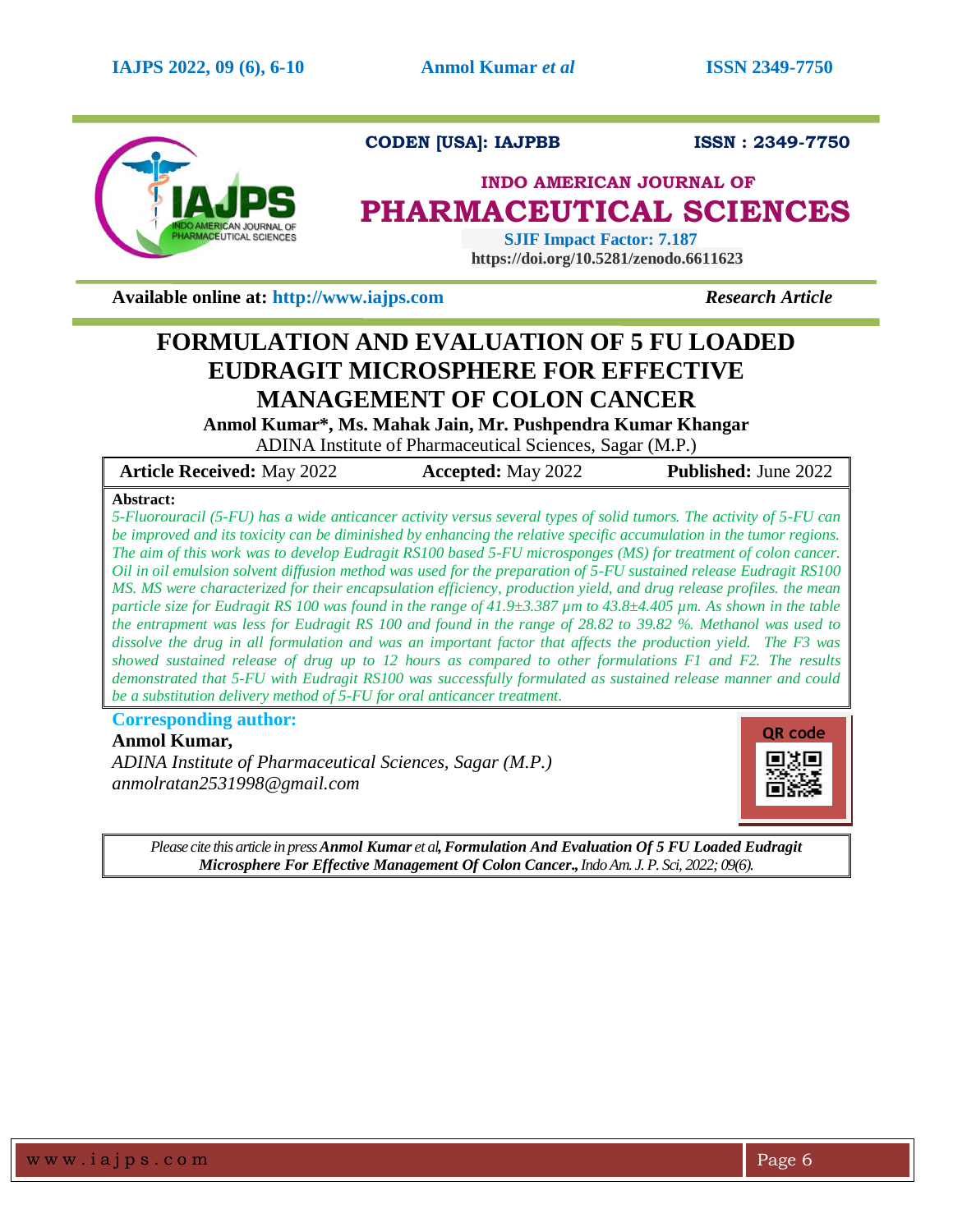#### **INTRODUCTION:**

Among the various types of cancers, [colorectal](https://www.sciencedirect.com/topics/pharmacology-toxicology-and-pharmaceutical-science/colorectal-cancer)  [cancer](https://www.sciencedirect.com/topics/pharmacology-toxicology-and-pharmaceutical-science/colorectal-cancer) is a significant source of morbidity and mortality in the United States and other Western countries. The cancer is one of the most dreaded and threatening diseases in the world, causing more than 6 million deaths a year [1]. Colorectal cancer is the second leading cause of death followed by lung cancer [2]. Colon cancer is the second most cause of death after lung cancer by cancer diseases. Many different drugs or drug combinations have been tested for a successful therapy. 5-Fluorouracil (5-FU) is a commonly applied anticancer drug in the treatment of colon cancer [1]. At present, the standard regimen is an intravenous bolus injection of 5-fluorouracil (5- FU) modulated by folinic acid (leucovorin) [3, 4]. Only few approaches for an oral administration have been described in literature. Recently, enzyme dependent tablet-based systems have been proposed, which might allow an efficient treatment combined with a reduction of adverse effects [5].

However, due to variations in transit time throughout the colon, the drug release can be incomplete when the colon specific tablet matrix is not readily disintegrated and the treatment will remain insufficient. Especially, diarrhea has been observed as of one of the major adverse effects and also a toxicity limiting factor of the therapy [6–9]. The colon is a site where both local and systemic delivery of drugs can take place. Local delivery may allow topical treatment of colorectal cancer. Treatment may be made moreeffective if drug(s) can be targeted directly to the colon leading to reduction in systemic side effects. Conventional drug delivery system for treatment of colorectal cancer are failing as the drug does not reach the site of action in appropriate concentration, due to hostile environment of upper Git, and absorption of maximum administered dose from upper GIT which produce severe toxic effect.

In the present study it will propose to prepare eudragit S-100 coated starchmicrospheres encapsulating the anticancer drug (5-fluorouracil). Natural polysaccharidesstarch is chosen for formation of microspheres because they are easily degraded by themicrobial flora/enzymes present in the colon. These microspheres will further be coatedwith pH sensitive polymers (which dissolves at or above pH

6.4). By using pH Sensitive polymers the microspheres will remain intact throughout the GI tract and release the drug specifically near the colon region. Thus preparation of colon specific microspheres of 5-fluorouracil will improve the therapeutic efficacy of the drug by local action and reduce side effects by minimizing the systemic absorption of drug.

#### **MARTIAL AND METHODS:**

The materials required for the present work were procured from diverse sources. 5 fluorouracil was obtained as a gift sample from Pharmaceutical Company and Eudragit R‑100 was provided as gift sample by Evonik Pharma, Mumbai, India. Mg. Stearate were procured from Central Drug House Pvt. Ltd., Mumbai, India

All the other ingredients used were of analytical grade and were used as procured. Demineralised and double distilled water was prepared freshly and used whenever required. All other reagents and chemicals used were of analytical grade.

#### **Preparation of Microsphere**

The technique used in preparation of microsphere was 'O/O emulsion' solvent evaporation. Three preparations of Eudragit RS100 were prepared with drug 5-FU in 1:1, 1:2 and 1:3 ratios. The polymer was dissolved in acetone and drug was dissolved in 13 ml of ethanol. These above solutions were mixed, 10 mg of magnesium stearate was dispersed in the mixture which was then stirred for about 15 min using magnetic stirrer. The resultant mixture was then poured in 500 ml beaker containing external phase of (135ml liquid paraffin light and 15ml of nparaffin) with stirring. Mechanical stirrer was used to stir at 750 rpm the solution for 4 hours until complete acetone and methanol was evaporated. After formation of microsphere the resultant product was filtered through whatman filter paper no.41. The residue was washed 4-5 times in about 25 ml nhexane followed by 4-5 times in 50 ml of petroleum ether (40-50 degree Celsius). Finally, the prepared microspheres were dried in desiccators for 24 hours at room temperature. The microsphere was stored in desiccators [10].

| <b>Formulation</b> | <b>5-FU</b><br>(mg) | <b>Eudragit RS100</b><br>(mg) | Mg. Stearate<br>(mg) |
|--------------------|---------------------|-------------------------------|----------------------|
| F                  | 100                 | 100                           |                      |
|                    | 100                 | 200                           |                      |
| F3                 | 100                 | 300                           |                      |

**Table 1: Formulations of 5 FU loaded microspheres**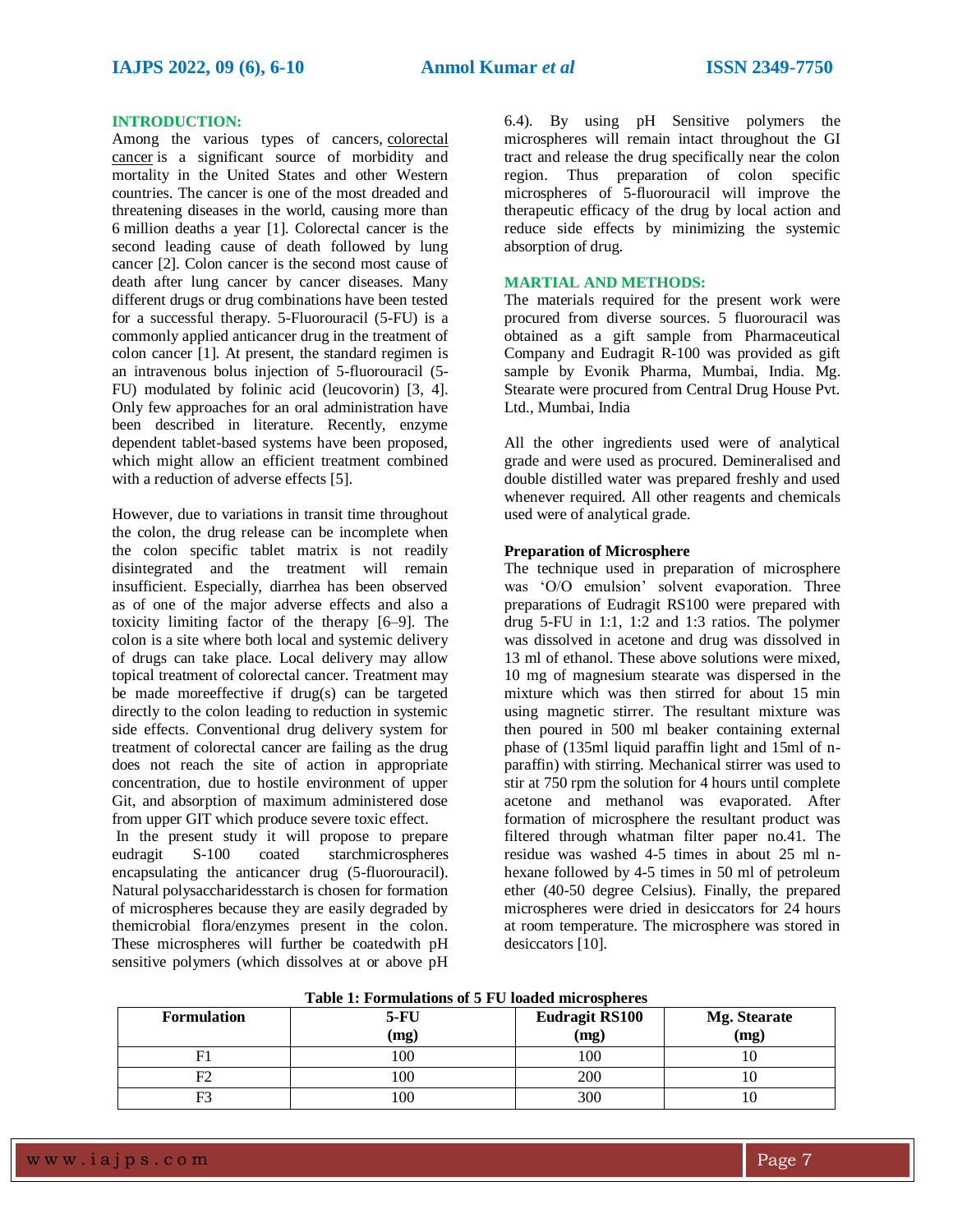### **Evaluation of prepared microspheres Production yield**

The yield was calculated by dividing the weight of collected microsphere by the weight of all nonvolatile substance used for microsphere preparation [11].

**Yield**  $\% = \frac{\text{The amount of microsphere collected}}{\text{Theoretical amount}} X100$ Theoretical amount

#### **Particle size distribution**

Formulation was analyzed by optical microscopy for particle size. The instrument was calibrated and found that the size of 1 unit was found to be 7.0 micrometer. Approximately 300 microsphere sizes were calculated at 10 X magnification [12].

### **Drug entrapment efficiency**

10 mg of 5- FU loaded microsphere were dissolved in100 ml PBS pH 7.4 by shaking with magnetic stirrer for 24 hr. This solution was filtered through whatman filter paper no 41. Aliquotes were analyzed in UV spectrophotometer Shimadzu 1800 for 5-FU at 266 nm [13].

Drug entrapment efficiency was determined by using the following relationship:

$$
\% \text{ entrapment} = \frac{\text{Actual content}}{\text{Theoretical content}} \textbf{X100}
$$

#### **In vitro drug release**

The dissolution rate of 5-FU was from microspheres were studied using phosphate buffer solution pH 7.4 by paddle method. Accurately weighed microspheres were taken, equivalent to 10 mg of 5 FU for studies. The medium temperature was maintained at  $37\pm0.5$ ℃. The sample Aliquote were withdrawn after a predetermined time period and analyzed for drug release at 266 nm. The volume withdrawn each time was replaced with new fresh medium [14].

### **RESULTS AND DISCUSSION:**

The effect of parameter like type and concentration of polymers on the production yield, entrapment efficiency, particle size distribution, In vitro drug release, Drug polymer interaction were studied. In the formulation the methanol was used to dissolve drug, and the mean particle size for Eudragit RS 100 was found in the range of  $41.9 \pm 3.387$  µm to  $43.8 \pm 4.405$ µm. As shown in the table the entrapment was less for Eudragit RS 100 and found in the range of 28.82 to 39.82 %. Methanol was used to dissolve the drug in all formulation and was an important factor that affects the production yield. The polymer was sticking to the vessel and the stirring while evaporation of the methanol, resulted in less production yield.

The drug release studies were performed in PBS pH 7.4 at 37.5℃ foundinitial high release of drug which may be due to dissolution of crystal of drug present at the surface of the microspheres. All formulations of Eudragit RS 100 showed complete release of drug in 9, 10 and 12 hours. This data shows the sustained release of drug up to 12 hours. This study also revealed that as an as concentration of polymer increases the amount of drug release is decreases.

| <b>Formulation</b> | <b>Yield</b><br>(%) | <b>Entrapment</b><br>$(\%)$ | Mean particle size<br>$(\mu m)$ |
|--------------------|---------------------|-----------------------------|---------------------------------|
| F1                 | 8.40                | 28.82                       | 41.5                            |
| F2                 | 14.50               | 33.10                       | 42.5                            |
| F3                 | 21.54               | 39.80                       | 43.3                            |

| Table 2: Results of percentage Yield, percentage entrapment and mean particle size of prepared |  |
|------------------------------------------------------------------------------------------------|--|
| miorocnhoros                                                                                   |  |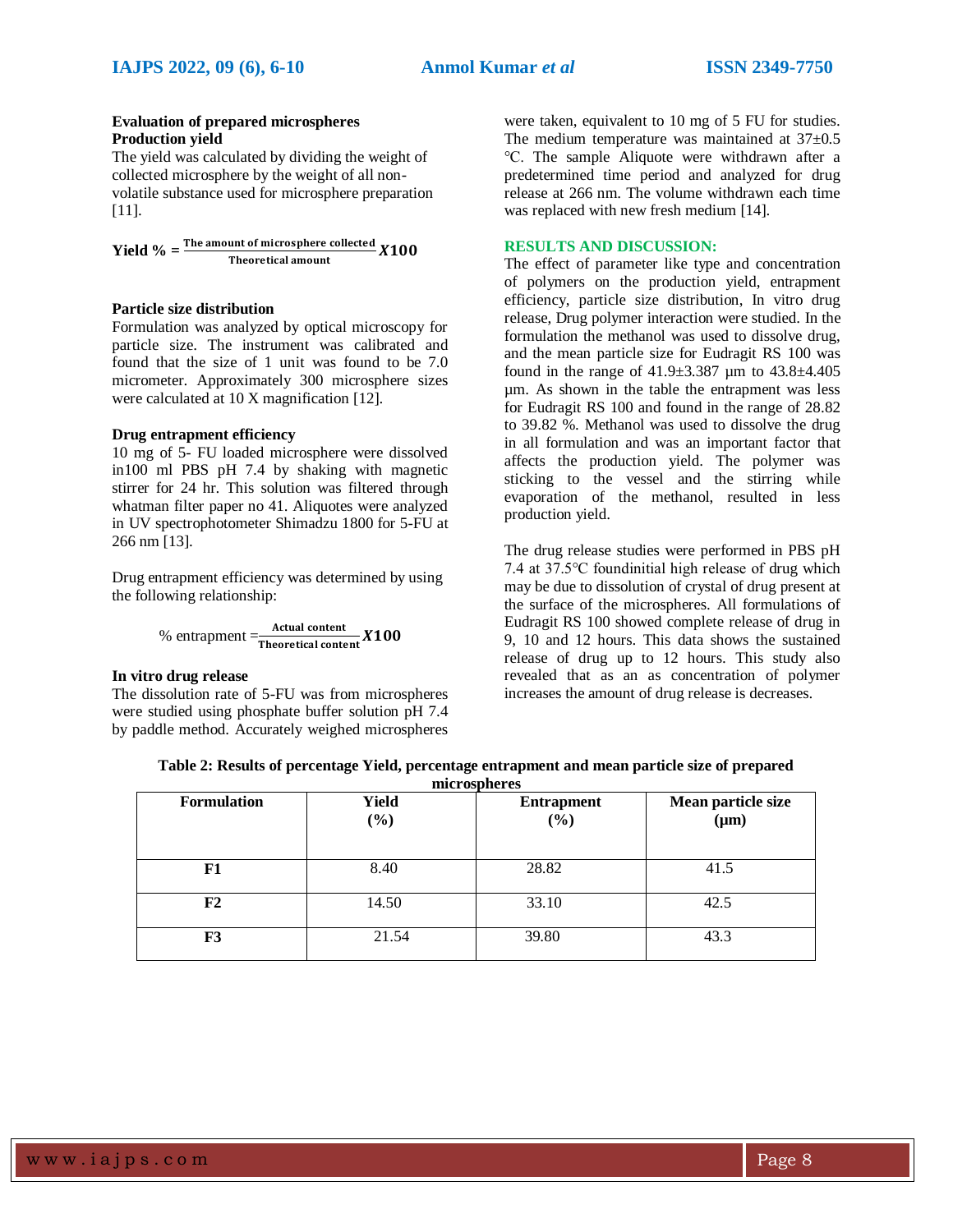| Time (Hrs.) | Percentage drug release |     |     |
|-------------|-------------------------|-----|-----|
|             |                         |     | r J |
|             |                         |     | ΟU  |
|             |                         |     |     |
|             |                         |     |     |
|             | 100                     | 100 | ðΨ  |
|             | 00                      | 00  | 70. |
|             |                         |     |     |

**Table 3:Results of % drug release of different formulations**



**Figure 2: Graph of percentage drug release**

#### **CONCLUSION:**

5-FU microspheres were prepared easily and successfully using the solvent evaporation technique. The yield and entrapment efficiency were found to be very less for all the formulations prepared. Particle size obtained for the microspheres was less for all the formulations. Particle size, entrapment efficiency and production yield were found to be highly influenced by the type of polymer and polymer concentration. It was found that the release of drug from the formulations followed diffusion mechanism. The F3 was showed sustained release of drug up to 12 hours as compared to other formulations F1 and F2.

### **REFERENCES:**

- 1. C. Dhawale, A.S. Bankar, M.N. Patro, Formulation and evaluation porous microspheres of 5-fluorouracil for colon targeting, Int. J. Pharm. Tech. Res., 2 (2010), pp. 1112-1118
- 2. Ramesh K. Ramanathan, Jeffery W. Clark, *et al.* Safety and toxicity analysis of oxaliplatin combined with fluorouracil or as a single agent in patients with previously treated advanced colorectal cancer Am. Soc. Clin. Oncol. (2003),

pp. 2904-2911

- 3. Labianca R, Pessi MA, Zamparelli G, Treatment of colorectal cancer. Current guidelines and future prospects for drug therapy, Drugs 53 (1997) 593–607.
- 4. 2. Van Cutsem E, Peeters M, Verslype C, The medical treatment of colorectal cancer: actual status and new developments, Hepatogastroenterology., 1999, 46, 709–716.
- 5. 3. Labianca RF, Beretta GD, Pessi MA, Disease management considerations: disease management considerations, Drugs., 2001, 61, 1751–1764.
- 6. 4. Krishnaiah YS, Satyanarayana V, Dinesh Kumar B, Karthikeyan RS, In vitro drug release studies on guar gum-based colon targeted oral drug delivery systems of 5-fluorouracil, Eur. J. Pharm. Sci., 2002, 16, 185–192.
- 7. 5. Madajewicz S, Petrelli N, Rustum YM, Phase I– II trial of high-dose calcium leucovorin and 5 fluorouracil in advanced colorectal cancer, Cancer Res., 1984, 44, 4667–4669.
- 8. 6. Cortesi E, Aschelter AM, Gioacchini N, Pellegrini A, Frati L, Ficorella C, Mazzei N,